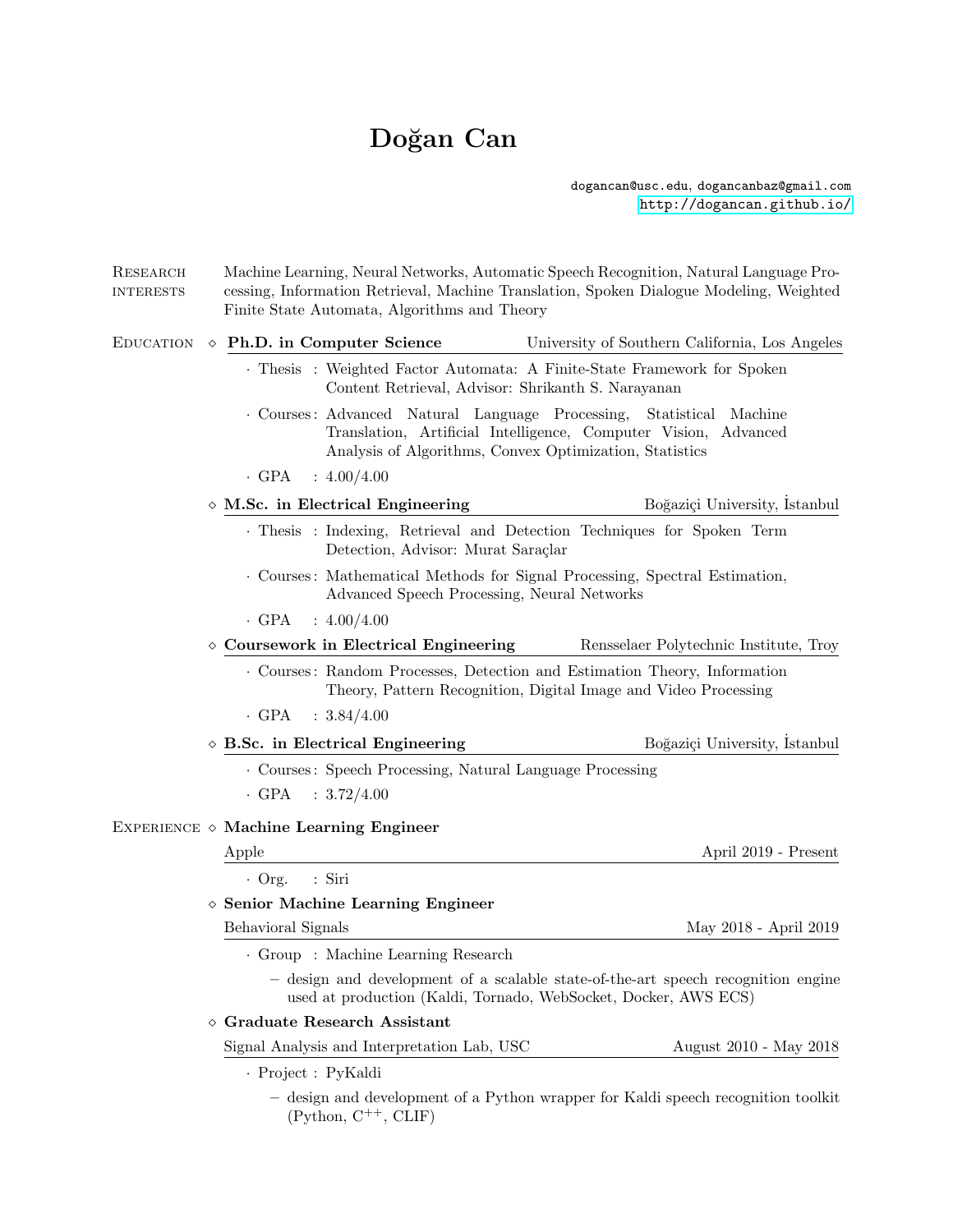- · Project : DARPA LORELEI Program
	- research on multi-task learning of multilingual distributed text representations (Tensorflow)
- · Project : iARPA BABEL Program
	- research on weighted finite-state transducer based lattice indexing, retrieval and ranking for spoken content retrieval  $(C^{++},$  OpenFst, Kaldi)
	- research on end-to-end deep learning for spoken content retrieval (PyTorch)
- · Project : NIAAA Automating Behavioral Coding
	- research on modeling the dialogue in psychotherapy sessions and automatic prediction of behavioral codes (NLTK, CRFsuite, Wapiti)
	- design and development of data annotation tools and guidelines used by the research team
- · Project : Barista
	- design and development of an online speech processing framework (Kaldi,  $C^{++}$ , actor model)

#### Research Intern

IBM Research June 2013 - August 2013

L<sup>A</sup>T<sub>E</sub>X, HTML/JavaScript,

- · Project : Automatic Assessment of Language Learners' English Skills
	- research on finite-state techniques for pronunciation assessment  $(C^{++},$  OpenFst)

#### Graduate Research Assistant

Signal and Image Processing Lab, Boğaziçi University September 2007 - July 2010

- · Project : Turkish Broadcast News Transcription and Retrieval
	- $-$  research on lattice indexing, retrieval and scoring for keyword search  $(C^{++},$  Open-Fst)
	- $-$  development of the speech recognition systems used in the project (AT&T amtools, IBM Attila, HTK)

## Researcher

- CLSP Summer Workshop on Human Language Technology July 2008 August 2008
	- · Group : Multilingual Spoken Term Detection
		- research on lattice indexing and pronunciation modeling for keyword search  $(C^{++},$ OpenFst)

## Teaching Assistant

ECSE Dept, Rensselaer Polytechnic Institute August 2006 - May 2007

· Courses : Sensing and Imaging, Probability for Engineering Applications, Laboratory Introduction to Embedded Control

| Skills | $\Diamond$ Languages: English (fluent), Turkish (native)                   |
|--------|----------------------------------------------------------------------------|
|        | $\Diamond$ Programming Languages: $C/C^{++}$ , Python, Perl, bash, MATLAB, |
|        | Ruby, Julia, Rust, Swift                                                   |

- $\diamond$  Machine Learning: PyTorch, Tensorflow, Theano, Keras, Blocks, scikit-learn, libSVM, Weka
- $\Diamond$  Speech: Kaldi, IBM Attila, AT&T LVR (FSM, GRM, AMTOOLS, DCD), HTK, SRILM
- $\Diamond$  NLP: OpenFst, NLTK, spaCy, CoreNLP, Moses, UCAM-SMT, SGNMT, CRFsuite, Wapiti

#### HONORS  $\&\diamond$  Annenberg Graduate Fellowship (University of Southern California)

AWARDS  $\Diamond$  Graduate Scholarship (Scientific & Technological Research Council of Turkey)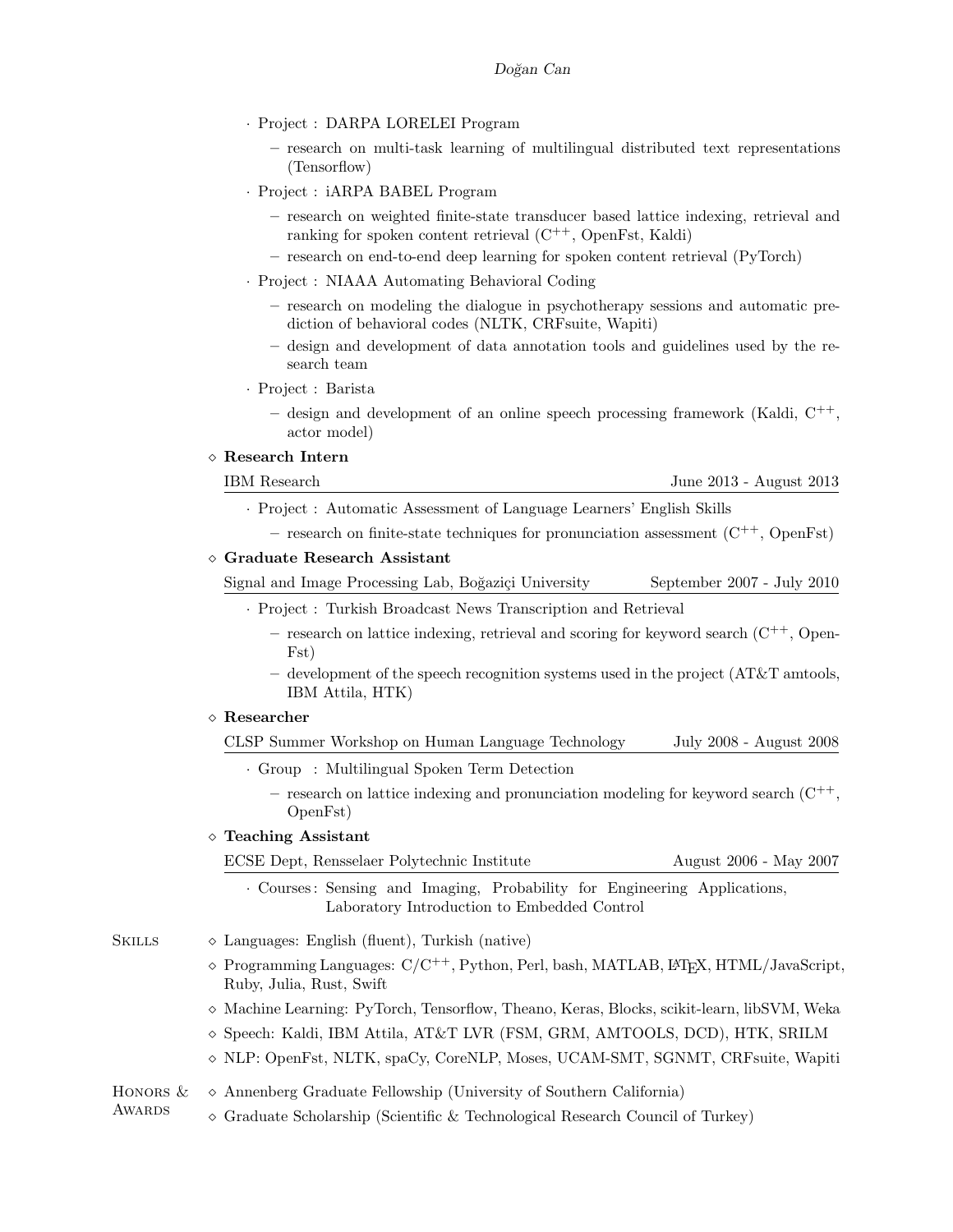|                                           | ◇ Outstanding Academic Merit Scholarship (Boğaziçi University)                                                                                                                                                                                                                                                                      |
|-------------------------------------------|-------------------------------------------------------------------------------------------------------------------------------------------------------------------------------------------------------------------------------------------------------------------------------------------------------------------------------------|
| <b>PUBLICATIONS</b>                       |                                                                                                                                                                                                                                                                                                                                     |
| Journal<br><b>Articles</b>                | $\diamond$ N. Malandrakis, A. Ramakrishna, V. Martinez, T. Sorensen, D. Can, and S. S. Narayanan<br>"The ELISA Situation Frame extraction for low resource languages pipeline for LoReHLT'2016."<br>In <i>Machine Translation</i> , 32(1-2), 127-142, 2018                                                                          |
|                                           | ◇ D. Can, R. Marin, P. G. Georgiou, Z. Imel, D. C. Atkins, S. S. Narayanan<br>"It sounds like": A natural language processing approach to detecting counselor reflec-<br>tions in motivational interviewing."<br>In Journal of counseling psychology, 2016                                                                          |
|                                           | $\Diamond$ S. P. Lord <b>D. Can</b> , M. Yi, R. Marin, C. W. Dunn, Z. Imel, P. G. Georgiou, S. S. Narayanan,<br>M. Steyvers and D. C. Atkins<br>"Advancing methods for reliably assessing motivational interviewing fidelity using the mo-<br>tivational interviewing skills code"<br>In Journal of substance abuse treatment, 2015 |
|                                           | $\diamond$ <b>D.</b> Can and M. Saraçlar<br>"Lattice Indexing for Spoken Term Detection"<br>IEEE Transactions on Audio, Speech and Language Processing, 19(8):2338-2347, November<br>2011                                                                                                                                           |
|                                           | ◇ E. Arısoy, D. Can, S. Parlak, H. Sak and M. Saraçlar<br>"Turkish Broadcast News Transcription and Retrieval"<br>IEEE Transactions on Audio, Speech and Language Processing, 17(5):874-883, July 2009                                                                                                                              |
| Peer-<br>Reviewed<br>Conference<br>Papers | $\diamond$ D. Can, V. R. Martinez, P. Papadopoulos and S. S. Narayanan<br>"Pykaldi: A Python Wrapper for Kaldi"<br>In Proceedings of ICASSP, 2018                                                                                                                                                                                   |
|                                           | $\diamond$ K. Singla, <b>D. Can</b> and S. S. Narayanan<br>"A Multi-task Approach to Learning Multilingual Representations"<br>In Proceedings of ACL, 2018                                                                                                                                                                          |
|                                           | $\diamond$ K. Singla, Z. Chen, N. Flemotomos, J. Gibson, D. Can, D. C. Atkins and S. S. Narayanan<br>"Using Prosodic and Lexical Information for Learning Utterance-level Behaviors in Psy-<br>chotherapy."<br>In Proceedings of Interspeech, 2018                                                                                  |
|                                           | $\diamond$ J. Gibson, D. Can, P. Georgiou, D. C. Atkins and S. S. Narayanan<br>"Attention networks for modeling behaviors in addiction counseling."<br>In Proceedings of Interspeech, 2017                                                                                                                                          |
|                                           | $\diamond$ D. Bone, J. Gibson, T. Chaspari, D. Can and S. S. Narayanan<br>"Speech and language processing for mental health research and care"<br>In Signals, Systems and Computers, 2016 50th Asilomar Conference on (pp. 831-835).<br>IEEE.                                                                                       |
|                                           | $\diamond$ J. Gibson, D. Can, B. Xiao, Z. Imel, D. C. Atkins, P. Georgiou and S. S. Narayanan<br>"A Deep Learning Approach to Modeling Empathy in Addiction Counseling"<br>In Proceedings of ISCA Interspeech, 2016                                                                                                                 |
|                                           | ◇ B. Xiao, D. Can, J. Gibson, Z. Imel, D. C. Atkins, P. Georgiou and S. S. Narayanan<br>"Behavioral Coding of Therapist Language in Addiction Counseling using Recurrent Neural<br>Networks"<br>In Proceedings of ISCA Interspeech, 2016                                                                                            |
|                                           | $\diamond$ <b>D. Can</b> and S. S. Narayanan<br>"A Dynamic Programming Algorithm for Computing N-gram Posteriors from Lattices"<br>In Proceedings of EMNLP, 2015                                                                                                                                                                    |